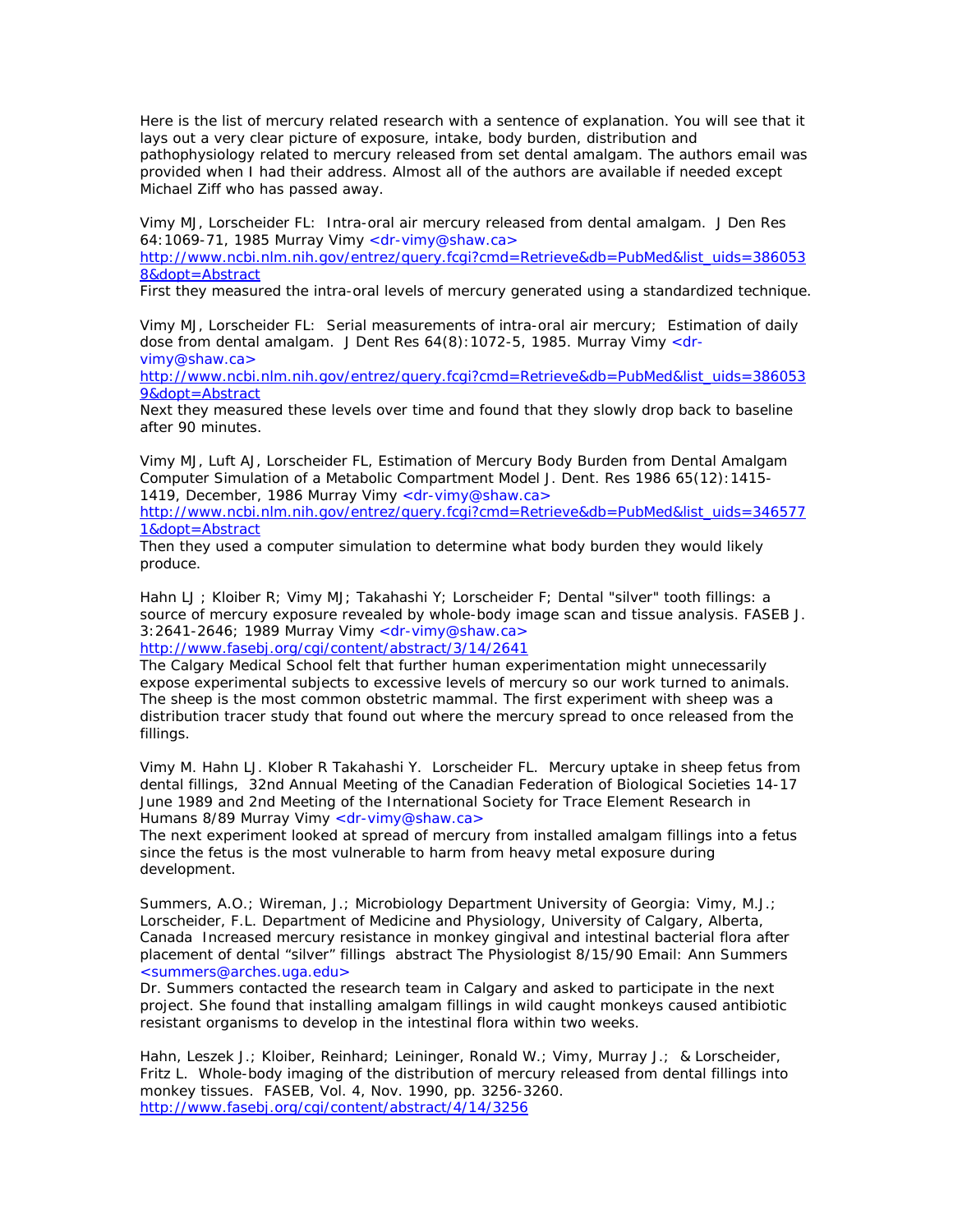## Murray Vimy <dr-vimy@shaw.ca>

The Calgary Medical School team repeated the amalgam mercury distribution study and found that primates spread the mercury from amalgam just like sheep.

Vimy M.J., Boyd N.D., Hooper D.E. and Lorscheider F.L., Glomerular filtration impairment by mercury released from dental "silver" fillings in sheep. Department of Medicine, Pathology, and Physiology, University of Calgary, Alberta, Canada. Abstract The Physiologist August 15, 1990 Murray Vimy <dr-vimy@shaw.ca>

Measurements of sheep kidney function found a 60% drop in inulin clearance. This is a clear sign that amalgams impacted kidney function in the sheep.

Vimy, MJ; Takahashi, Y; Lorscheider, FL Maternal-fetal distribution of mercury (203 Hg) released from dental amalgam fillings the American Physiology Society 0363-6119/90 R939- 945 Murray Vimy <dr-vimy@shaw.ca> In this complex experiment twin sheep fetuses mercury blood levels were measured both during development and after birth. They found that mercury transferred across both the placental membrane prenatally and into the milk postnatally.

Lorscheider, Fritz L. Ph.D. Murray J. Vimy, D.M.D. Department of Physiology and Medicine Faculty of Medicine, University of Calgary, Alberta T2N 4N1Canada Mercury exposure from 'silver' fillings. The Lancet. Vol. 337, May 4, '91, p. 1103. Murray Vimy <dr-vimy@shaw.ca> This article is a point by point review of mercury from amalgam exposure.

Summers, A.O.;Vimy, M.J.; Lorscheider, F. University of Georgia, Athens, GA, USA & University of Calgary Medical School, Calgary, Alberta, Canada "Silver" dental fillings provoke an increase in mercury and antibiotic resistant bacteria in the mouth and intestines of primates. The Alliance for Prudent Use of Antibiotics Vol. 9 No. 3 Fall 1991 Murray Vimy <drvimy@shaw.ca> Email: Ann Summers <summers@arches.uga.edu> Professor Summers reports her additional research into the antibiotic resistance in primates that amalgam produce.

Boyd, N.D.;Benediktsson, H.;Vimy, M.J.; Hooper, D.E.;Lorscheider, F.L. Mercury from dental "silver" tooth fillings impairs sheep kidney function The American Physiological Society 0363- 6119 P R1010-R1014 11/1991 Email: Boyd E. Haley <br />behaley@uky.edu> http://www.ncbi.nlm.nih.gov/entrez/query.fcgi?cmd=Retrieve&db=PubMed&list\_uids=192841 9&dopt=Abstract

The damage to the sheep's kidney from amalgam was given before the American Physiological Society.

Duhr, E; Pendergrass, C; Kasarskis, E; Slevin, J; Haley, B. Hg2+ Induces GTP-Tubulin Interactions in Rat Brain Similar to Those Observed in Alzheimer's Disease. Federation of American Societies for Experimental Biology (FESAB). 75th Annual Meeting. Atlanta, GA 21-25 April 1991. Abstract 493 http://www.altcorp.com/DentalInformation/admercury.htm Email: "Boyd E. Haley" <behaley@uky.edu> Curt Pendergrass <cpender@altcorp.com> Dr. Haley's team found they could reproduce all of the 7 histological hallmark signs of Alzheimer's Disease only by using inhaled elemental mercury vapor. This is the form that comes off amalgam.

Ziff, MF. Documented Clinical Side-Effects to Dental Amalgam. Adv Dent Res, 6:131-4, 1992 http://www.ncbi.nlm.nih.gov/entrez/query.fcgi?cmd=Retrieve&db=PubMed&list\_uids=129245 3&dopt=Abstract

Dr. Ziff reported an extensive list of diseases that have been linked to amalgam in the peer reviewed scientific literature including periodontal disease (gum disease).

Lorscheider, Fritz and Vimy, Murray Evaluation of the safety of mercury released from dental fillings. FASEB Journal Vol. 7 Dec. 1993 Murray Vimy <dr-vimy@shaw.ca>> This is the first editorial ever published in the prestigious journal FASEB. It was by invitation of the editor since the earlier animal research published in FASEB had raised so much invalid criticism from the dental organizations.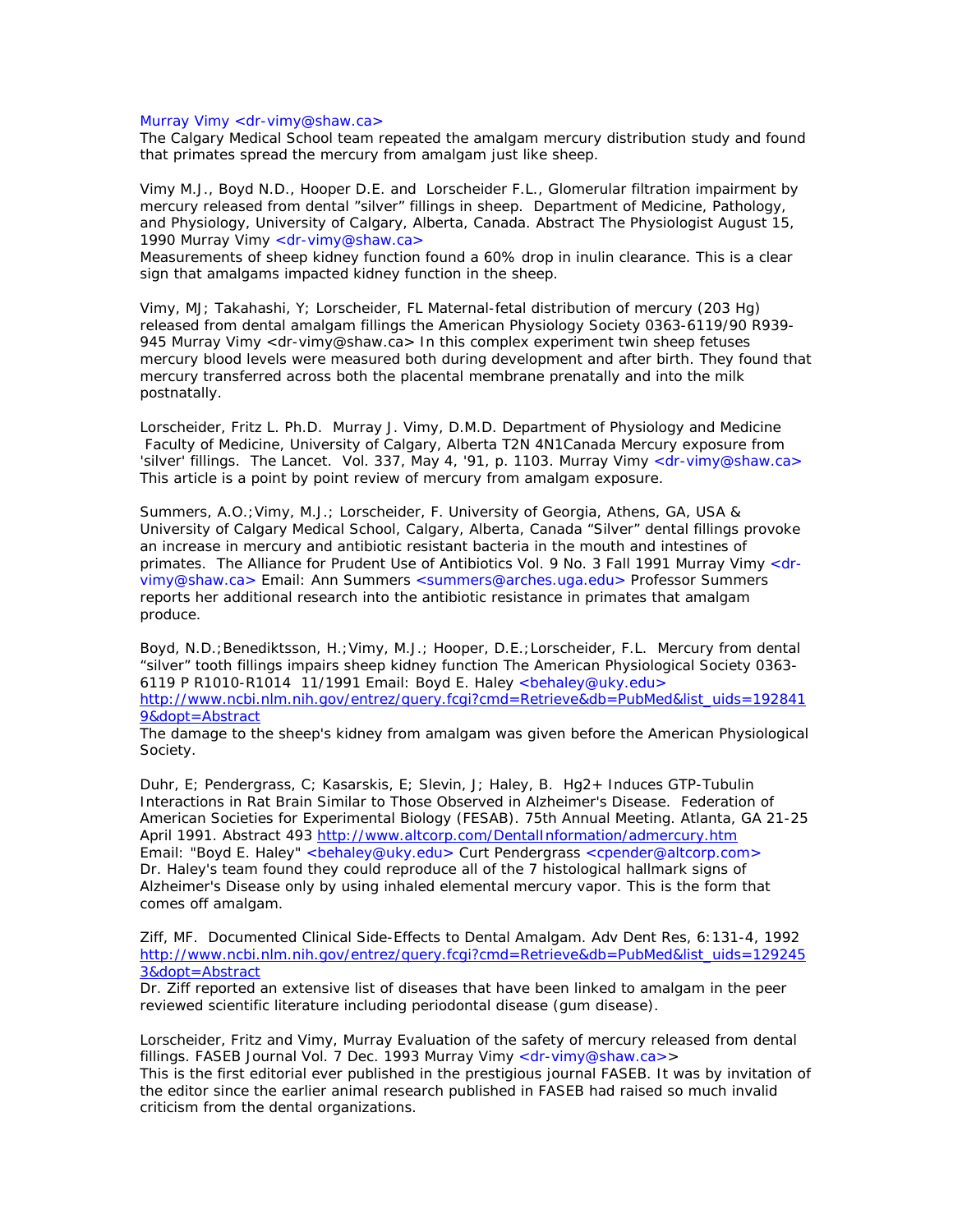Summers, A.O., Wireman, J., Vimy, M.J., Lorscheider, F.L. Marshall, B., Levy, S.B., Bennett, S., and Billard, L. Mercury released from dental "silver" fillings provokes an increase in mercury and antibiotic resistant bacteria in primates oral and intestinal flora. Antimicrobial Agents and Chemotherapy, Vol. 37 pp. 825-834, 1993 Email: Ann Summers <summers@arches.uga.edu> Murray Vimy <dr-vimy@shaw.ca> Dr. Summers continues to refine and define the findings of antibiotic resistance in animals and humans exposed to amalgam fillings.

 J Wireman, CA Liebert, T Smith and AO Summers Association of mercury resistance with antibiotic resistance in the gram-negative fecal bacteria of primates. Appl. Environ. Microbiol., Nov 1997, 4494-4503, Vol 63, No. 11 http://aem.asm.org/cgi/content/abstract/63/11/4494 Dr. Wireman confirms the earlier research of Dr. Summers.

Palkiewicz, Pawel; Zwiers, Henk & Lorscheider, Fritz ADP-Ribosilation of Brain Neuronal Proteins Is Altered by In Vitro and In vivo Exposure to Inorganic Mercury Journal of Neurochemistry 62, 2049-2052 1994

http://www.ncbi.nlm.nih.gov/entrez/query.fcgi?md=Retrieve&db=PubMed&list\_uids=8158153 &dopt=Abstract Palkiewicz finds that mercury can produce the neurochemical lesions of Alzheimer's Disease both in the test tube and in live animals.

Status Quo and Perspectives of amalgam and other Dental Materials, International Symposium Proceedings Friberg, LT; Schrauzer, G.N. eds Georg Thieme Verlag Stuttgart - New York 1995 ISBN 3-13-102471-2 1994

The German Department of Health had banned amalgam use in women and children following the International Academy of Oral Medicine and Toxicology in Düsseldorf in 1992. Members of the dental profession protested that they hadn't been given an opportunity to present their evidence of safety. This conference consisted of 25 presenters and 2 moderators who are experts in mercury. The peer reviewed conclusions supported the German ban on exposure of children and women of childbearing age to mercury from amalgam.

7 members of the IAOMT participated in this historic conference:

1. D C Kennedy Biocompatible Restorative Dentistry

Email: davidkennedy-dds@cox.net

 2. B E Haley & J C Pendergrass Mercury-EDTA Complex Specifically Blocks Brain b-Tubulin-GTP Interactions: Similarity to Observations in Alzheimer's Disease Email: "Boyd E. Haley" <behaley@uky.edu>

 3. F L Lorscheider Mercury Exposure from "Silver" dental Fillings: Current Research Findings about Uptake, Tissue Distribution, and Pathophysiology

4. M F Ziff Dental amalgam: Status Quo, Political Aspects, International Situation

5. D J Pleva Mercury Release From Dental Amalgam

 6. Masi, J. V. Corrosion of amalgams in restorative materials: the problem and the promise. James Masi <jmasi@wnec.edu>

Toxic Teeth: Chronic Mercury Poisoning of Modern Man, Vimy Chemistry and Industry p 14-17 1/95

Murray Vimy <dr-vimy@shaw.ca>

Echeverria, D.; Aposhian, H.V.; Woods, J.S.; Heyer, NJ; Aposhian MM; Bitner, AC, Jr; Mahurin, RK; Cianciola, M., Neurobehavorial effect from exposure to dental amalgam Hgo: New distinctions between recent exposure and Hg body burden FASEB J., Vol. 12 pp. 971-980, 1998 http://www.fasebj.org/cgi/content/full/12/11/971

This research team in a series of experiments has measured significant neurological impairment in amalgam bearers and dental personnel as well as mercury-free dentists.

Vimy MJ, Hooper DE, King WW, Lorscheider FL : Mercury from Maternal "Silver" Tooth Fillings in Sheep and Human Breast Milk Biological Trace Element Research Vol. 56, 1997